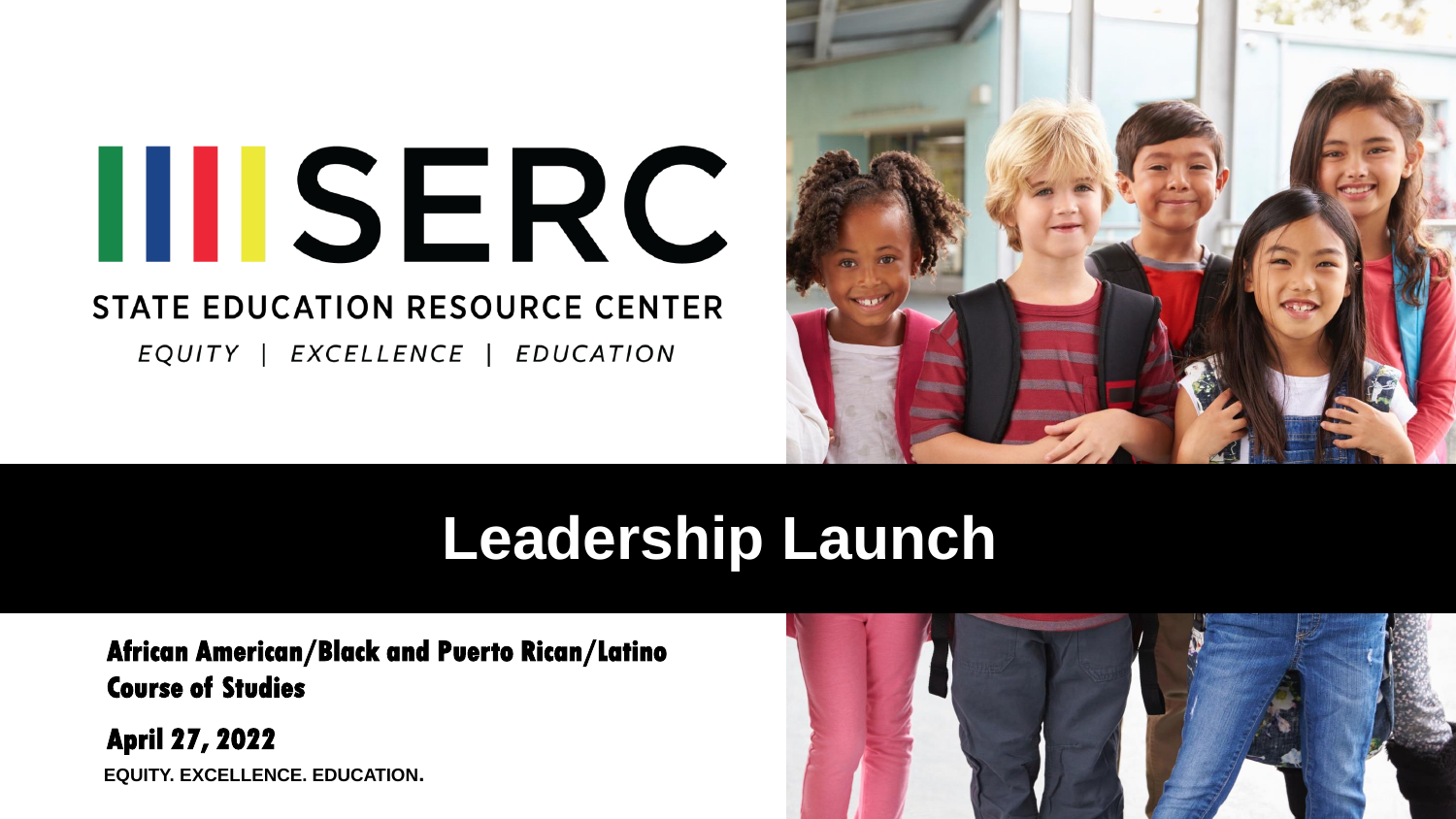

# **Welcome/Introductions (5 minutes)**

Dr. Gladys Labas, Director of Equity and Language, CSDE Stephen Armstrong, K-12 Social Studies Consultant, CSDE

- **Please post district, school, and position in chat.**
- Excited for implementation of CT's first model, statewide curriculum.
- Eager to work with teachers and students to continue to enhance and refine.
- All course information and curriculum updates can be found at<https://ctserc.org/pa1912>.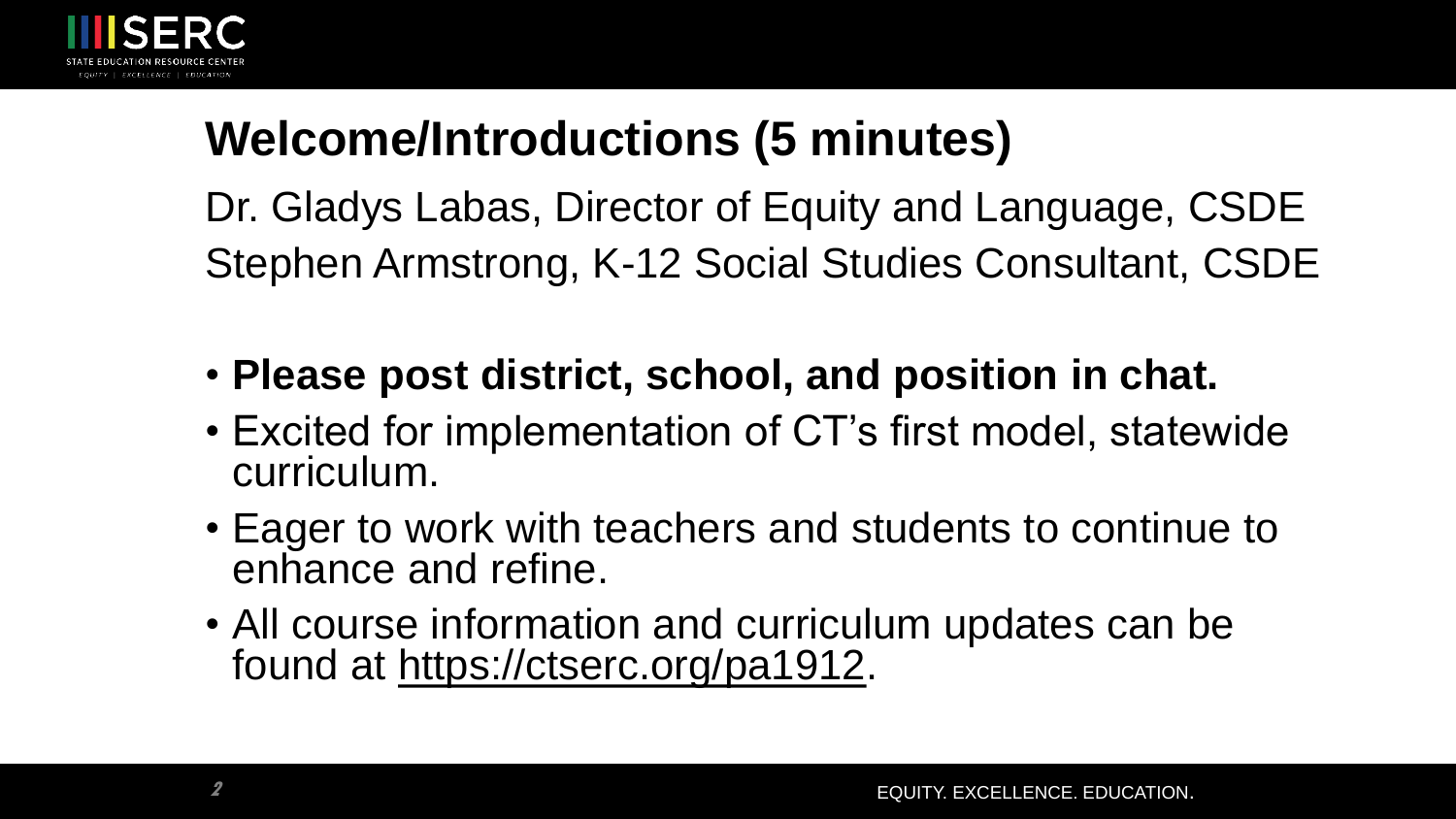

# **Today's Purpose**

Supporting teachers and students for course success.

#### **Agenda**

- Welcome/Introductions
- Overview of Curriculum, Unit Design and Development, and Lessons Learned
- Preparation of "Elevator Speech"
- Review of Logistics
- Overview of CSDE/SERC Training and Implementation **Supports**
- Overview of CSDE Monitoring Plan
- Closing/Q&A/Session Evaluation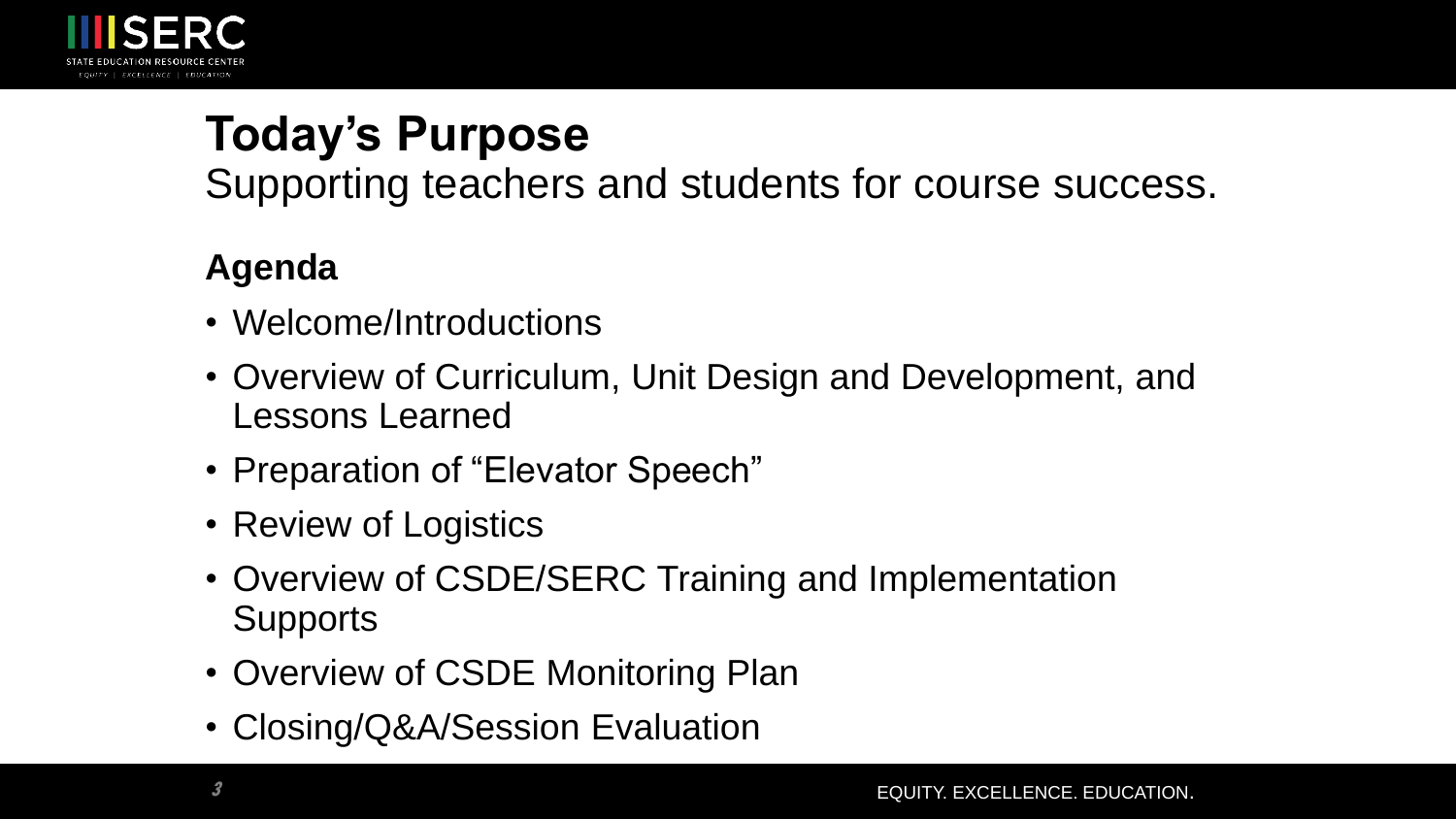

# **Overview of Curriculum, Unit Design and Development, and Lessons Learned (20 minutes)** Paquita Jarman-Smith, Consultant, SERC

- One credit, year-long, elective in which students consider the scope of African American/Black and Puerto Rican/Latino contributions to U.S. history, society, economy, and culture.
- Utilizes CT's Social Studies Framework inquiry-based approach and UDL principles to support all learners
- Standards-based, including CT Social Studies, ELA, and CELP standards
- Ensures a content rich and personalized learning experience, using expanded UBD curriculum framework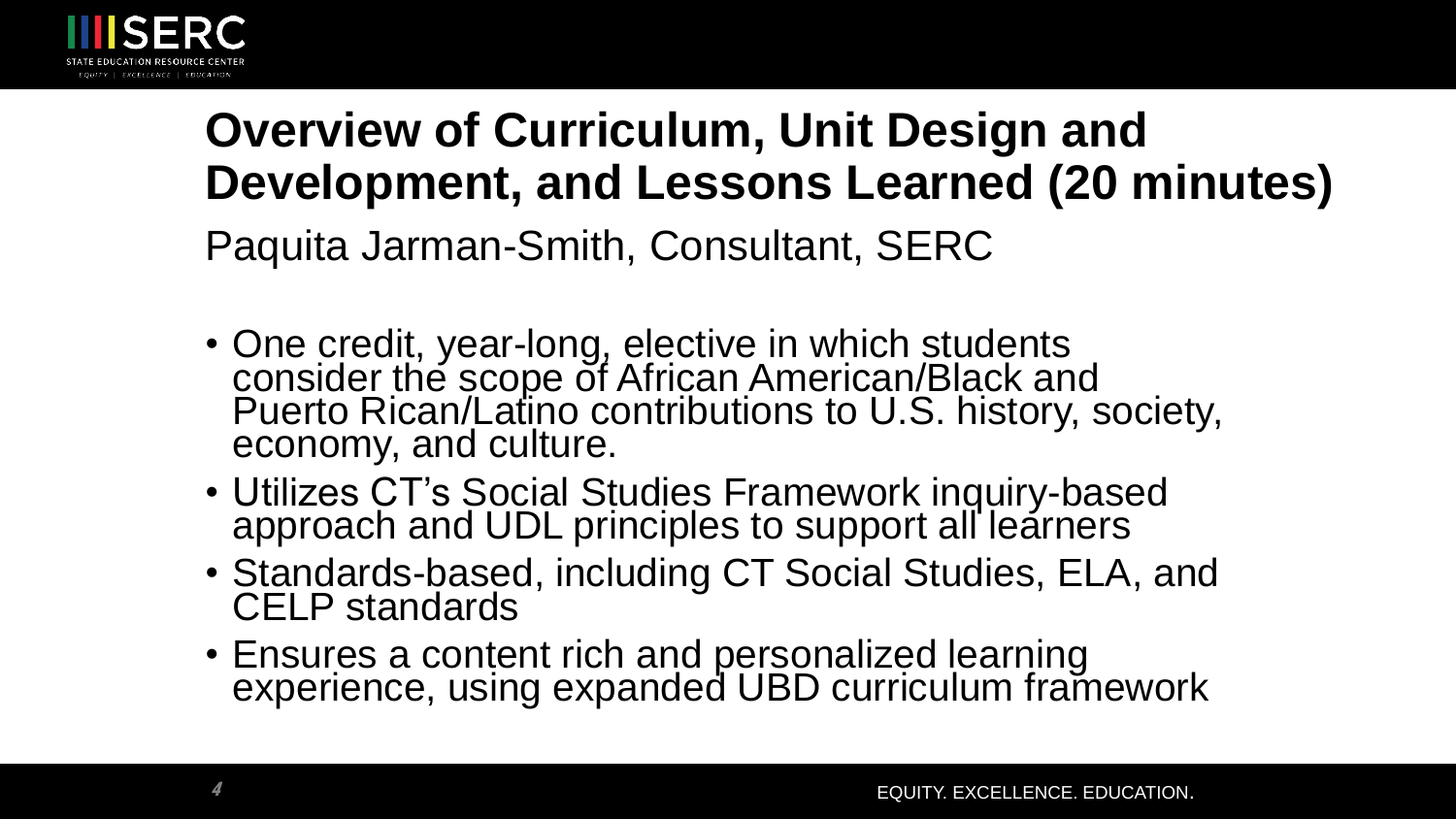

### **Course Framework**

Learning Objectives and Essential Questions give students opportunities to make connections to their own cultural and racial backgrounds and strengthen their understanding:

- of what positive **identity** can look and sound like, the importance of inclusivity of **diverse** perspectives, and
- value for **social justice** to inform **actions** in their own community.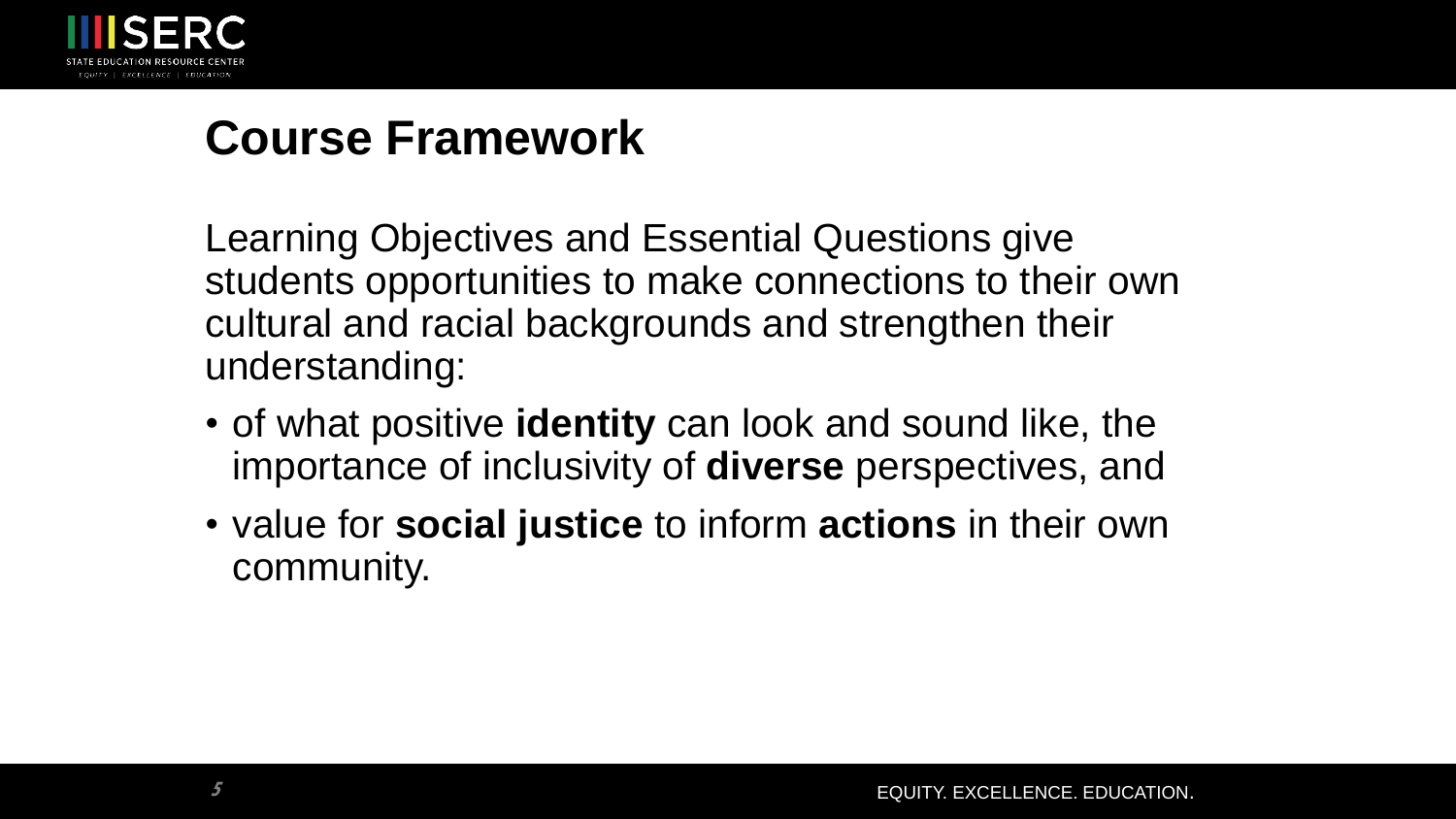

## **Course Outline**

#### **Semester 1 – African Am./Black**

Unit 1: African Origins and **Contributions of Ancient African** Empires

Unit 2: Slavery and Freedom Stories of Resistance and Agency

Unit 3: Black Literacy, **Organizations, and Liberation** 

Unit 4: Long, Long History for **Equality** 

Unit 5: Black Movement for Equity Unit 6: Protest, Politics, and Power

#### **Semester 2 – Puerto Rican/Latino**

Unit 1: Early Beginnings, Who Are We?

Unit 2: Blood and Beauty

Unit 3: Sweat

Unit 4: Resistance and Defiance

Unit 5: Where are we now?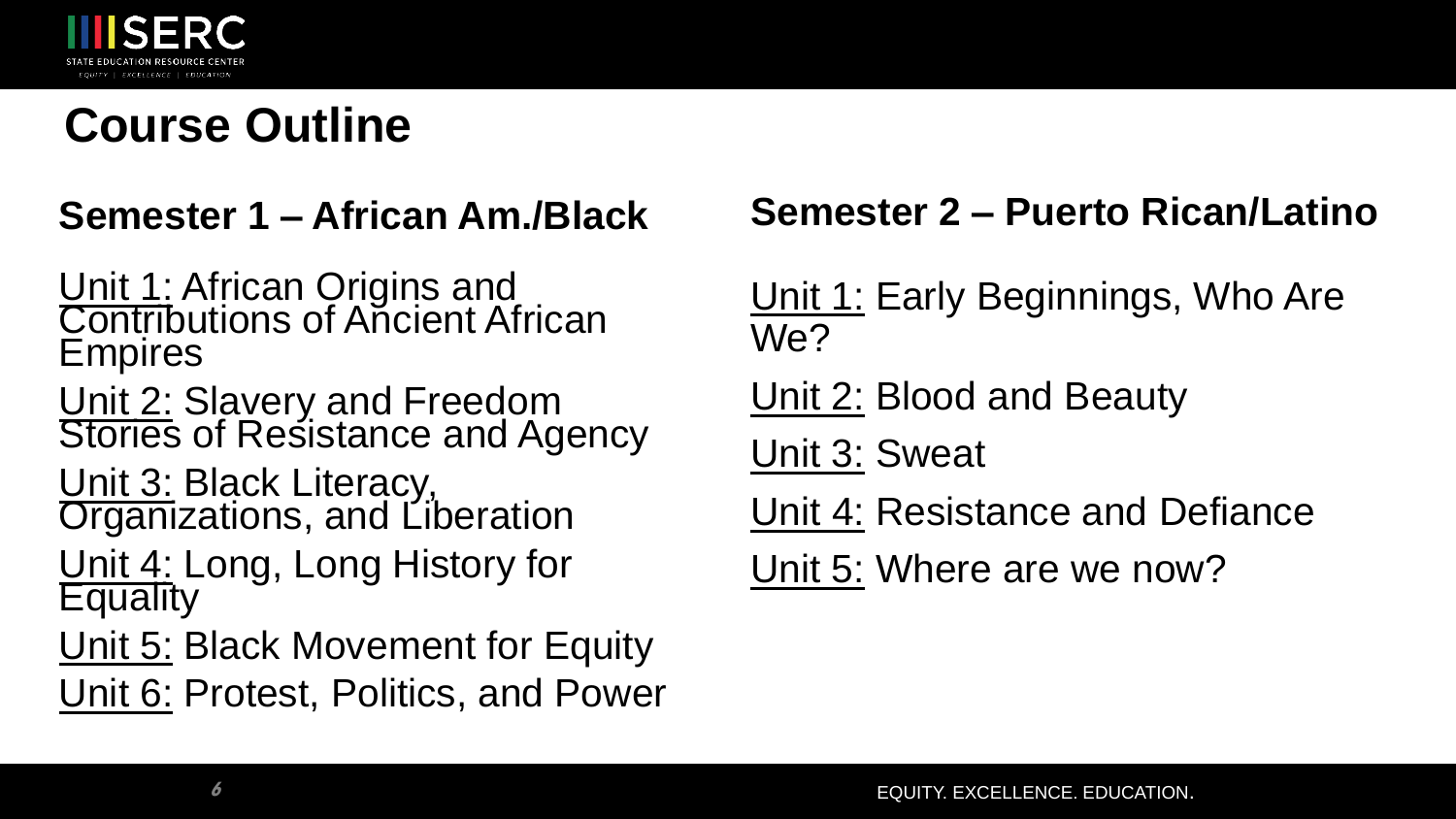

### **Unit and Lesson Examples: Semester 1**

- African Origins
- Age of Abolition
- Jim Crow
- Black Wall Street
- Harlem Renaissance
- Black Power Movement
- Black Cultural Production

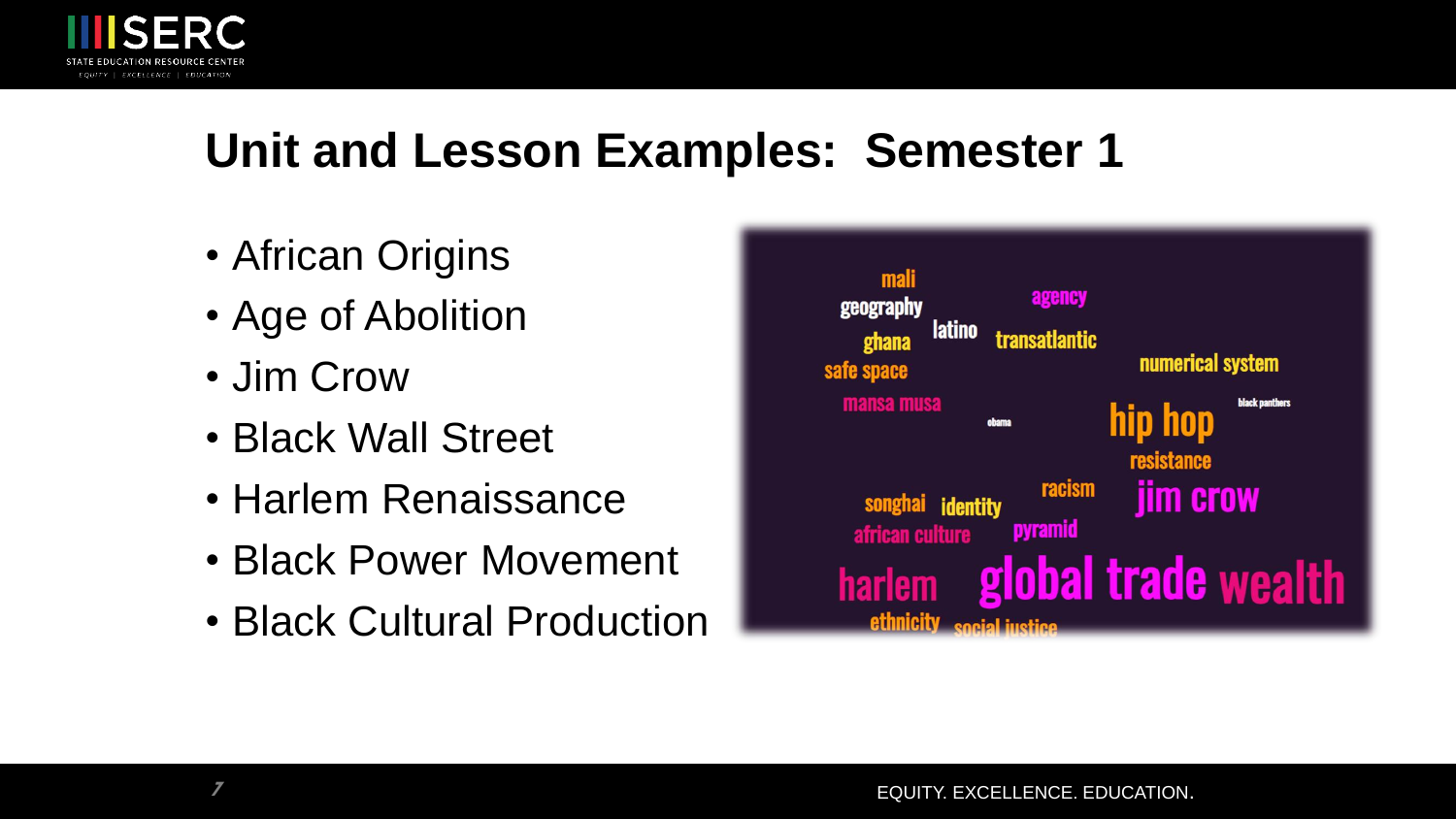

## **Unit and Lesson Examples: Semester 2**

- Geography: Puerto Rican and Latin American Migrations
- Blood and Beauty: Tainos, Aztec, Incas and Mayans
- Contributions of Indigenous societies
- Puerto Rican Poetry about **Resiliency**
- Political Economy of Latin America
- Latin America: Women in History, More than just Heroines
- Contributions of Latino/Latina Inventors, Musicians

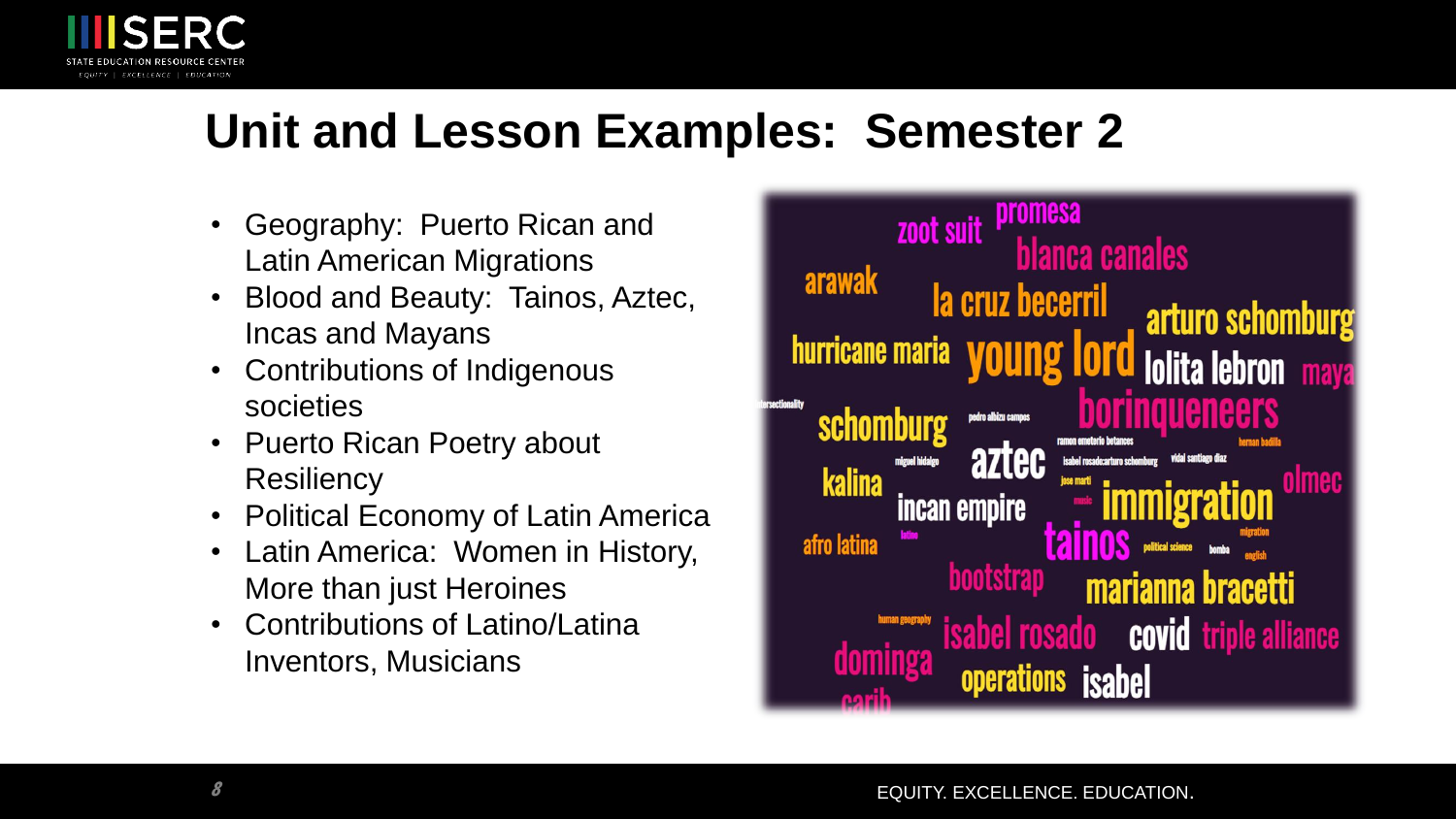

# **Preparation of "Elevator Speech" (15 minutes)** Michelle LeBrun-Griffin, Consultant, SERC

#### **In Breakouts:**

- 1. Review Preface, Introduction, and Course Framework (pages 2-6)<https://ctserc.org/pa1912>
- 2. Work with small group to develop 3 minute overview of course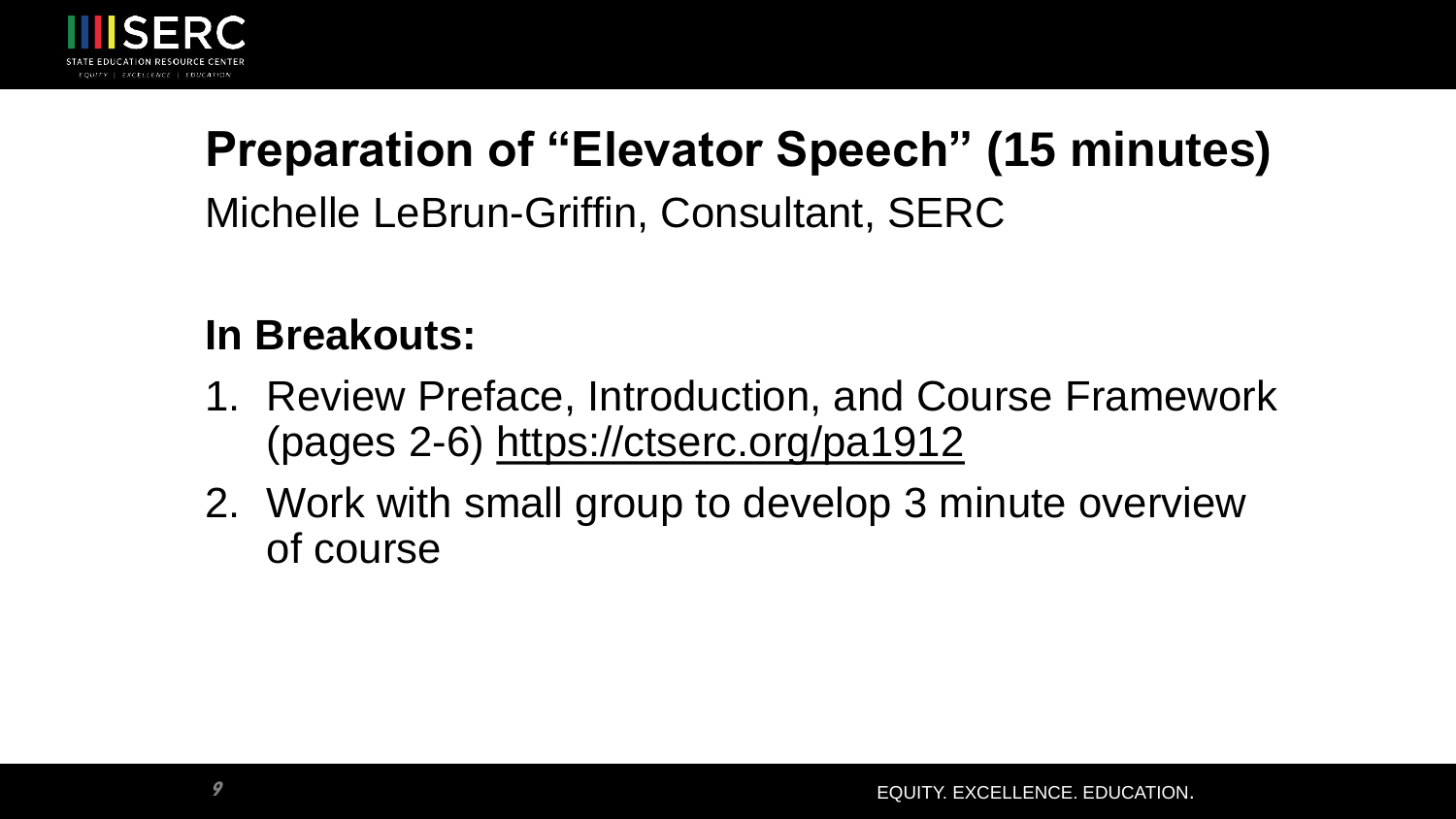

## **Review of Logistics (10 minutes)** Nitza Diaz, Consultant, SERC

- Reference List (watch for updates)
- Status of Book Bundle
- Additional Prep Time
- Permissions
- Affinity Spaces
- Protocols for Support
- Low Enrollment
- Other?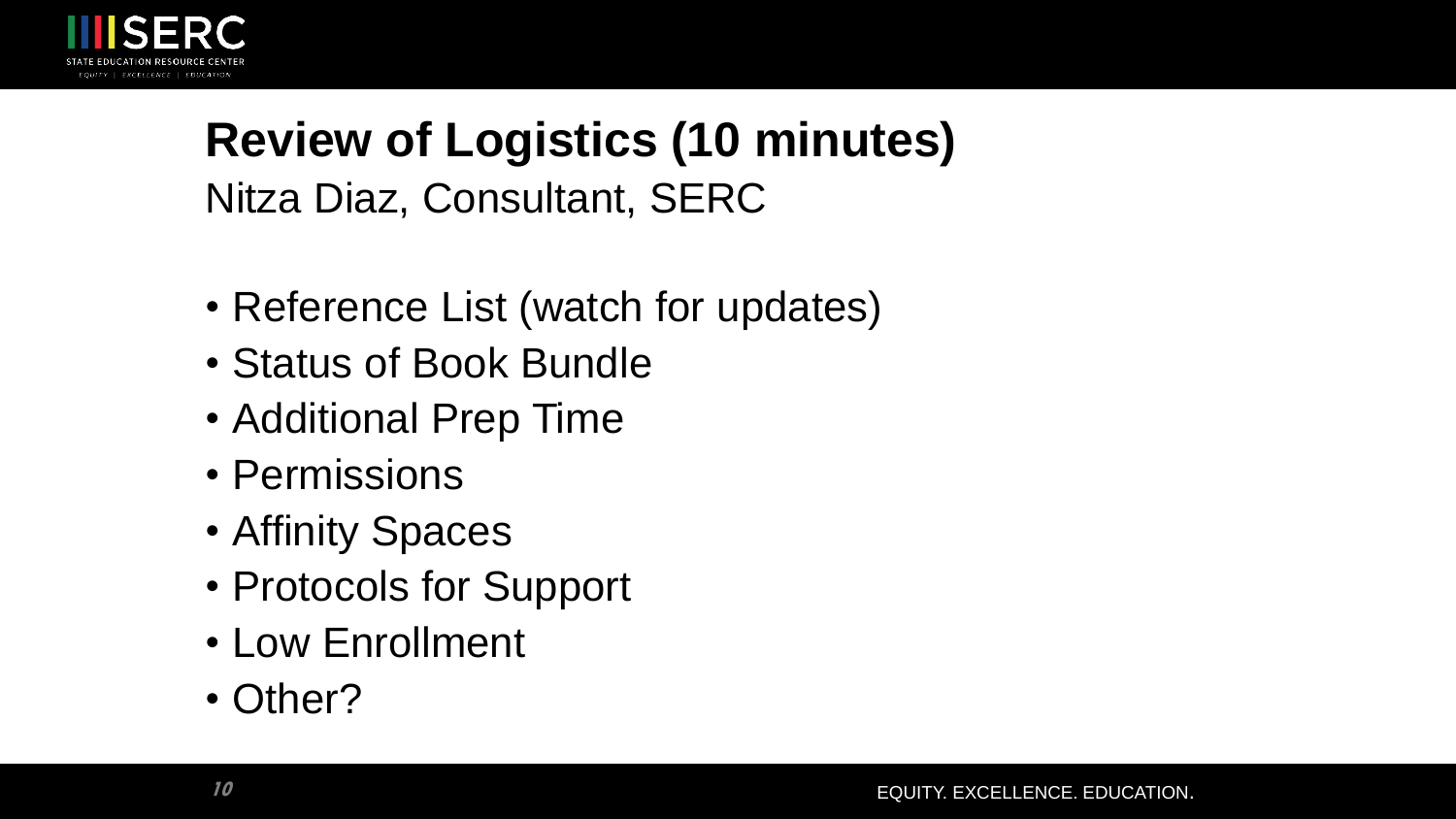

# **Overview of CSDE/SERC Training Series and Implementation Supports (10 minutes)** Paquita Jarman-Smith, Consultant, SERC

- Summer Institute and Quarterly Training (watch for Cadre registration in May)
- Coaching
- Regional Networking/Inter-district Partnerships
- Speakers Bureau
- GoOpenCT.org (Discussion Board and Lesson Repository)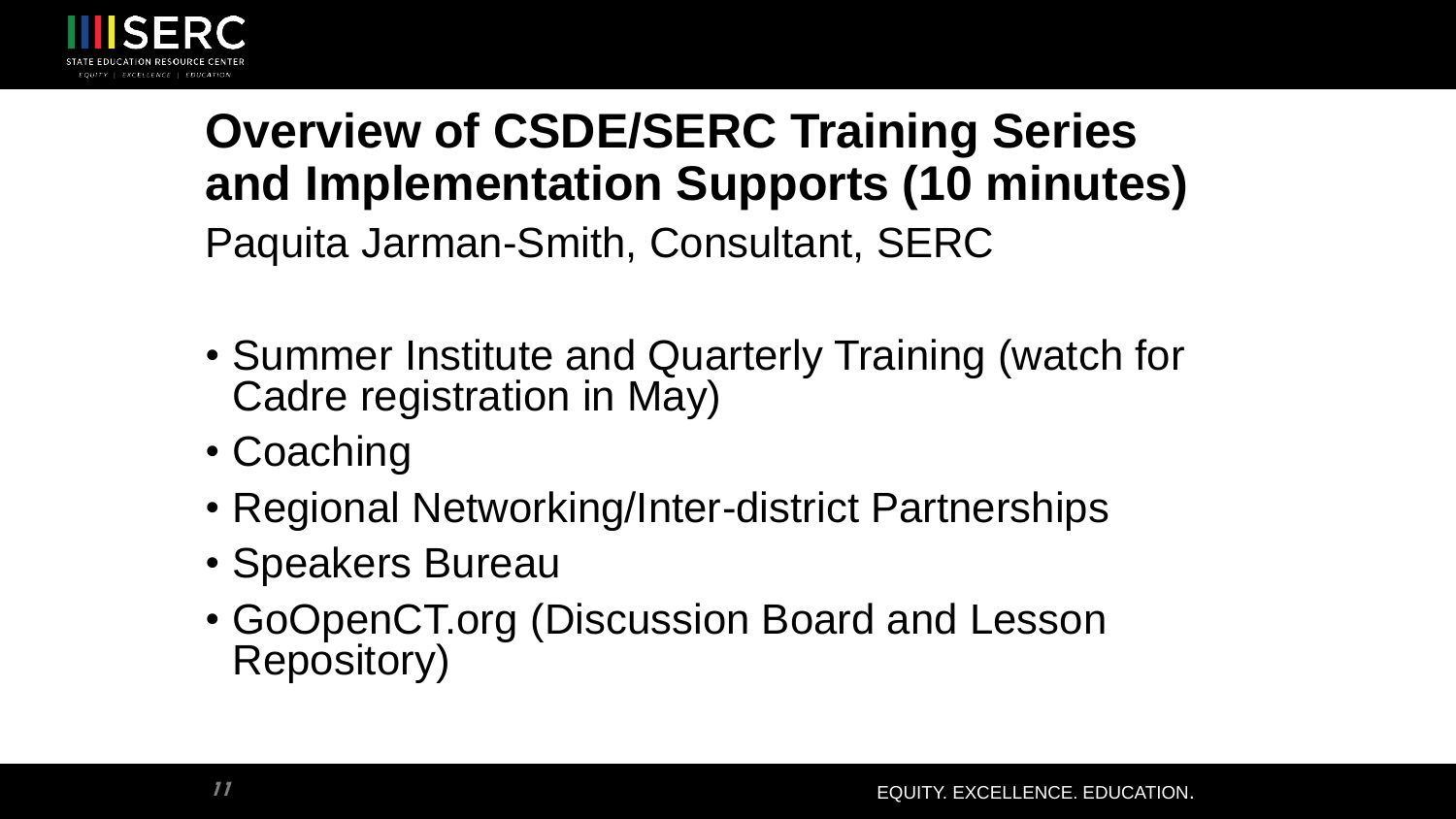

**Overview of CSDE Monitoring Plan (15 minutes)** Dr. Gladys Labas, Director of Equity and Language, CSDE Stephen Armstrong, K-12 Social Studies Consultant, CSDE

- For purpose of continuous improvement
- In draft stage, we welcome your ideas and suggestions.
- Three levels from basic to specific focus:
	- Tier 1 Paper Review
	- Tier 2 Submission Review (2-3 year cycle, tbd)
	- Tier 3 Site Visit (select schools)
- Criteria/review tools under construction.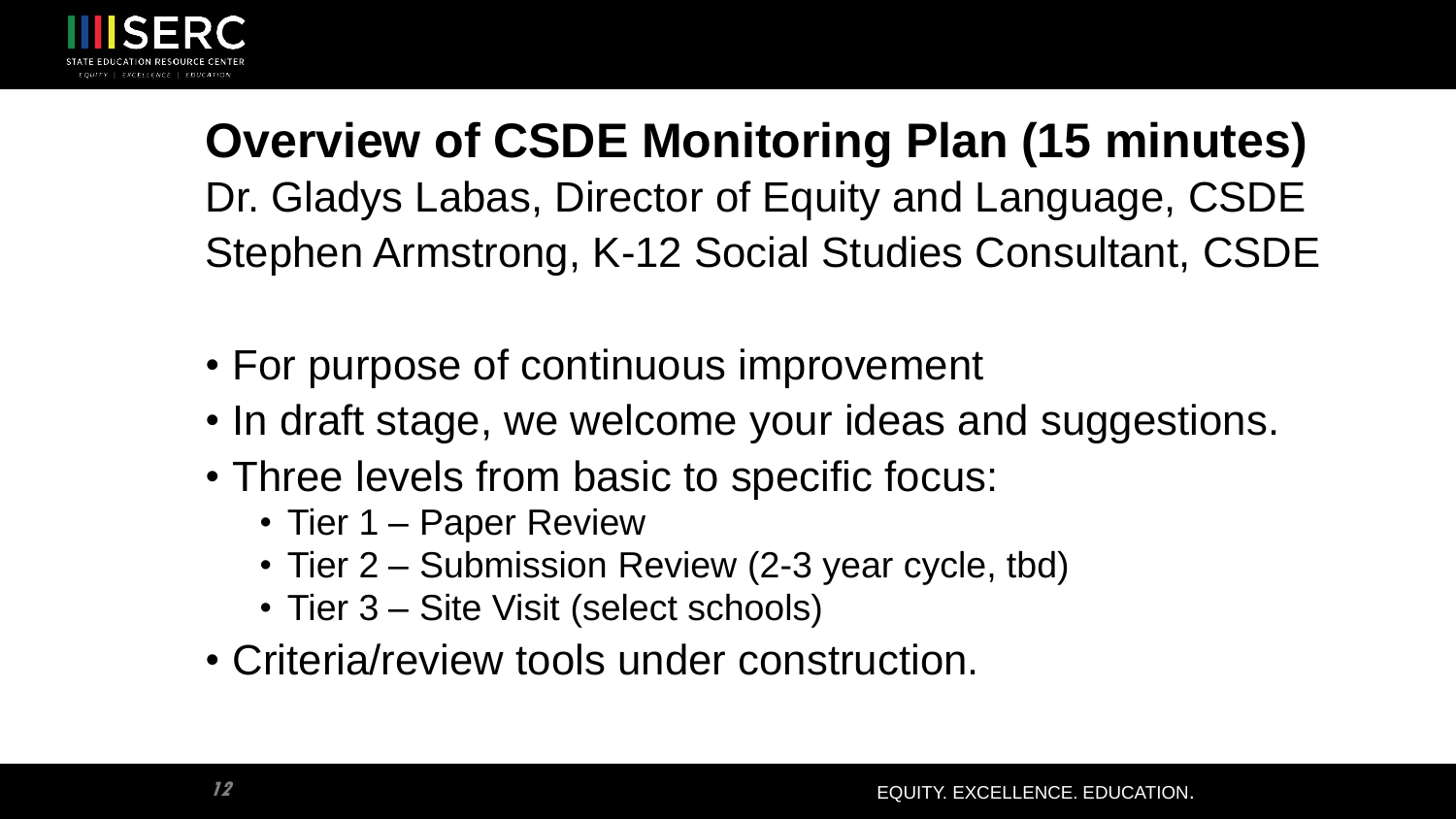

# **Q&A/Frequently Asked Questions (15 minutes)**

Book Bundle – How will we be notified of procedures for centralized purchasing? Estimated cost?

Scheduling – Is there a plan to support trimester or interim semester classes?

Monitoring Plan – When will be available? What curriculum review tool will be used?

Training Series - How many seats will be available in each cadre? Are districts limited in the number of people they can sign up? Are all sessions virtual?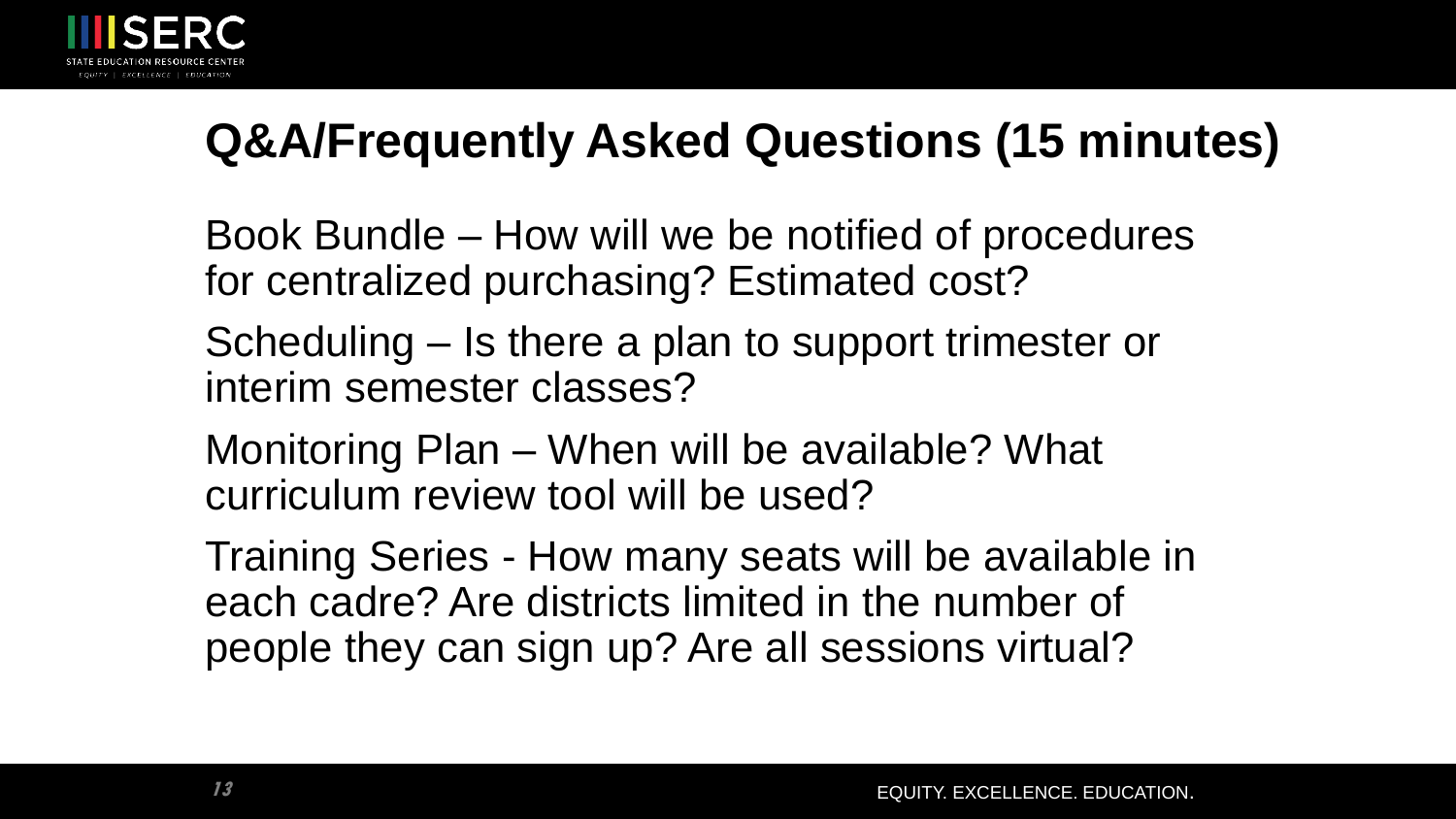

## **Contact Information**

#### **CSDE:**

Dr. Gladys Labas\* [gladys.labas@ct.gov](mailto:gladys.labas@ct.gov) Stephen Armstrong [stephen.armstrong@ct.gov](mailto:stephen.armstrong@ct.gov)

#### **SERC:**

Heather Dawes [dawes@ctserc.org](mailto:dawes@ctserc.org) Nitza Diaz<sup>\*</sup> [diaz@ctserc.org](mailto:diaz@ctserc.org) Michelle LeBrun-Griffin *[griffin@ctserc.org](mailto:griffin@ctserc.org)* 

Paquita Jarman-Smith [jarman-smith@ctserc.org](mailto:jarman-smith@ctserc.org)

\*Spanish speaking